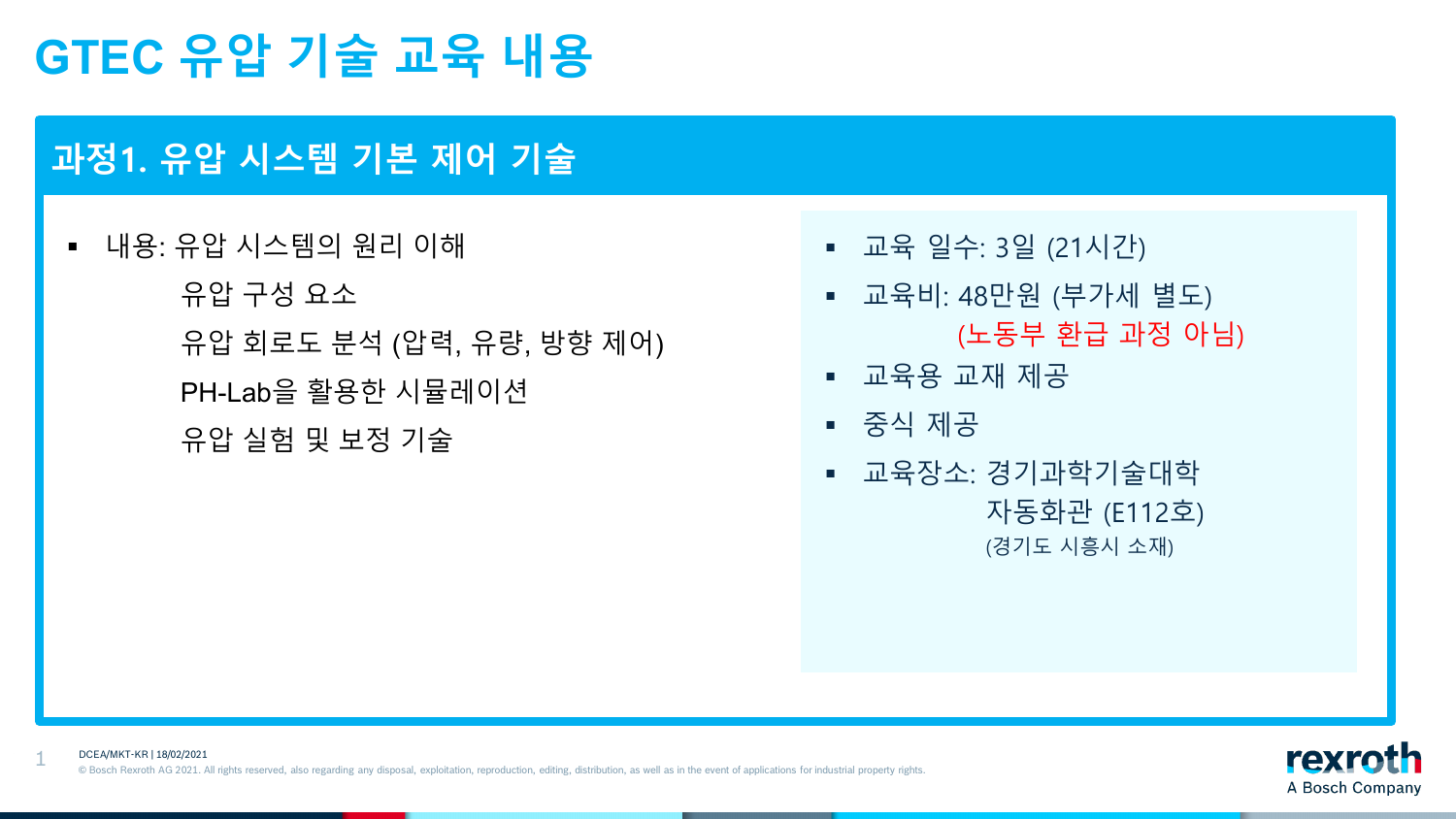### **과정2. 유압 서보, 비례 제어 기술**

2

 내용: 유압 On-off 회로 실습 비례밸브의 개요와 특성 비례밸브를 사용한 속도, 방향, 유량 제어 실습 서보밸브 구조 작동 원리 현장 문제 토의

- 교육 일수: 3일 (21시간)
- 교육비: 48만원 (부가세 별도) (노동부 환급 과정 아님)
- 교육용 교재 제공
- 중식 제공
- 교육장소: 경기과학기술대학 자동화관 (E112호) (경기도 시흥시 소재)

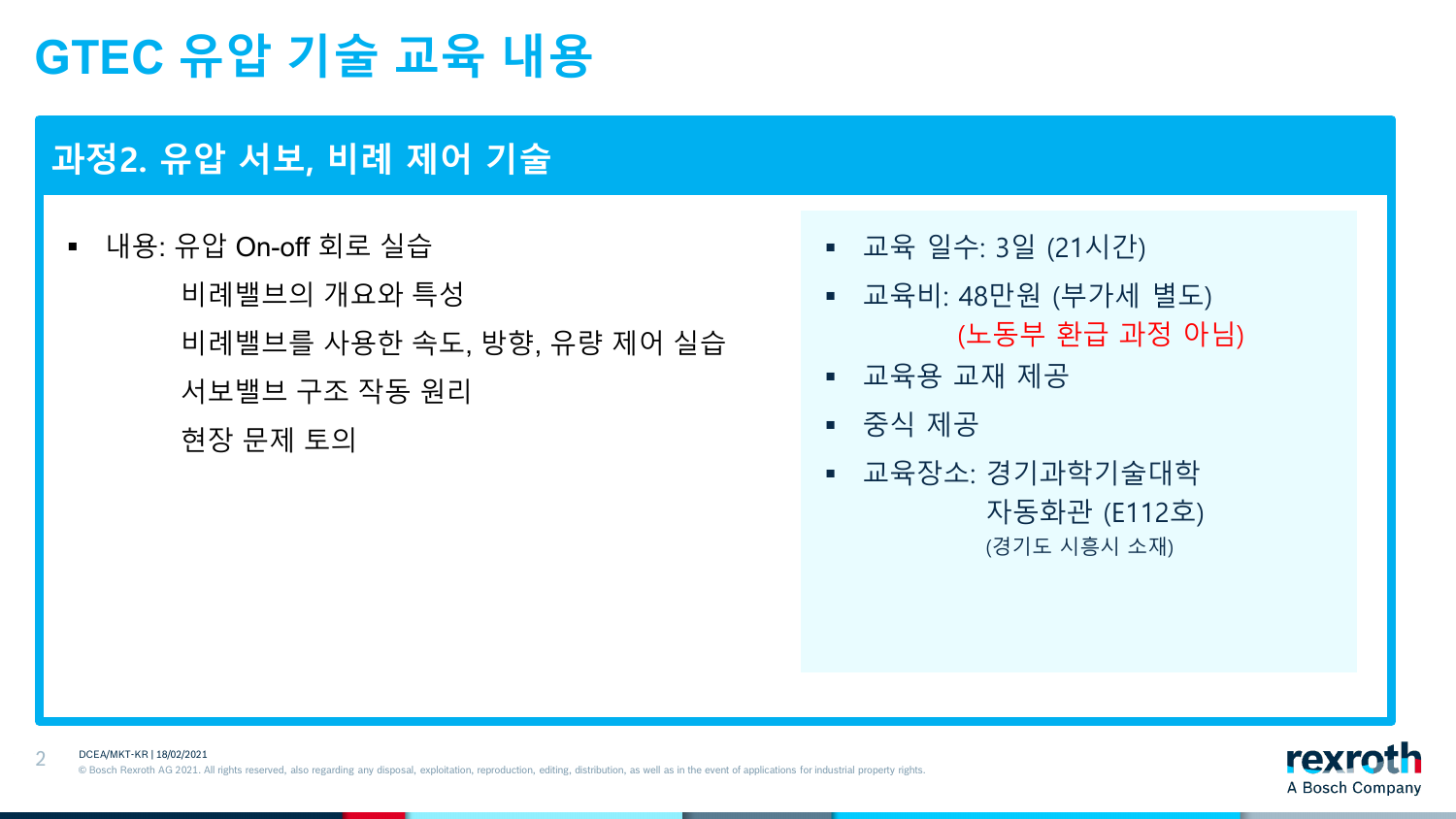### **과정3. 유압 시스템 유지보수 – 트러블 분석 및 대책**

 내용: 유압 설비 이해 및 선정 - 유압 설비의 구성과 작동원리(특징) - 유압 시스템 요소별 선택 기준의 이해

#### 유압시스템의 유지보수

- 유압시스템의 점검과 유지보수 절차
- 고장 원인 및 대책
- 유압 시스템 주요 요소의 트러블 사례를 통한
- 대책 수립과 이해
- 유압 작동유 관리의 중요성(필요성) 및 관리방법
- 교육장소: 경기과학기술대학 자동화관 (E112호) (경기도 시흥시 소재)
- 중식 제공
- 교육용 교재 제공
- 교육비: 48만원 (부가세 별도) (노동부 환급 과정 아님)
- 교육 일수: 3일 (21시간)

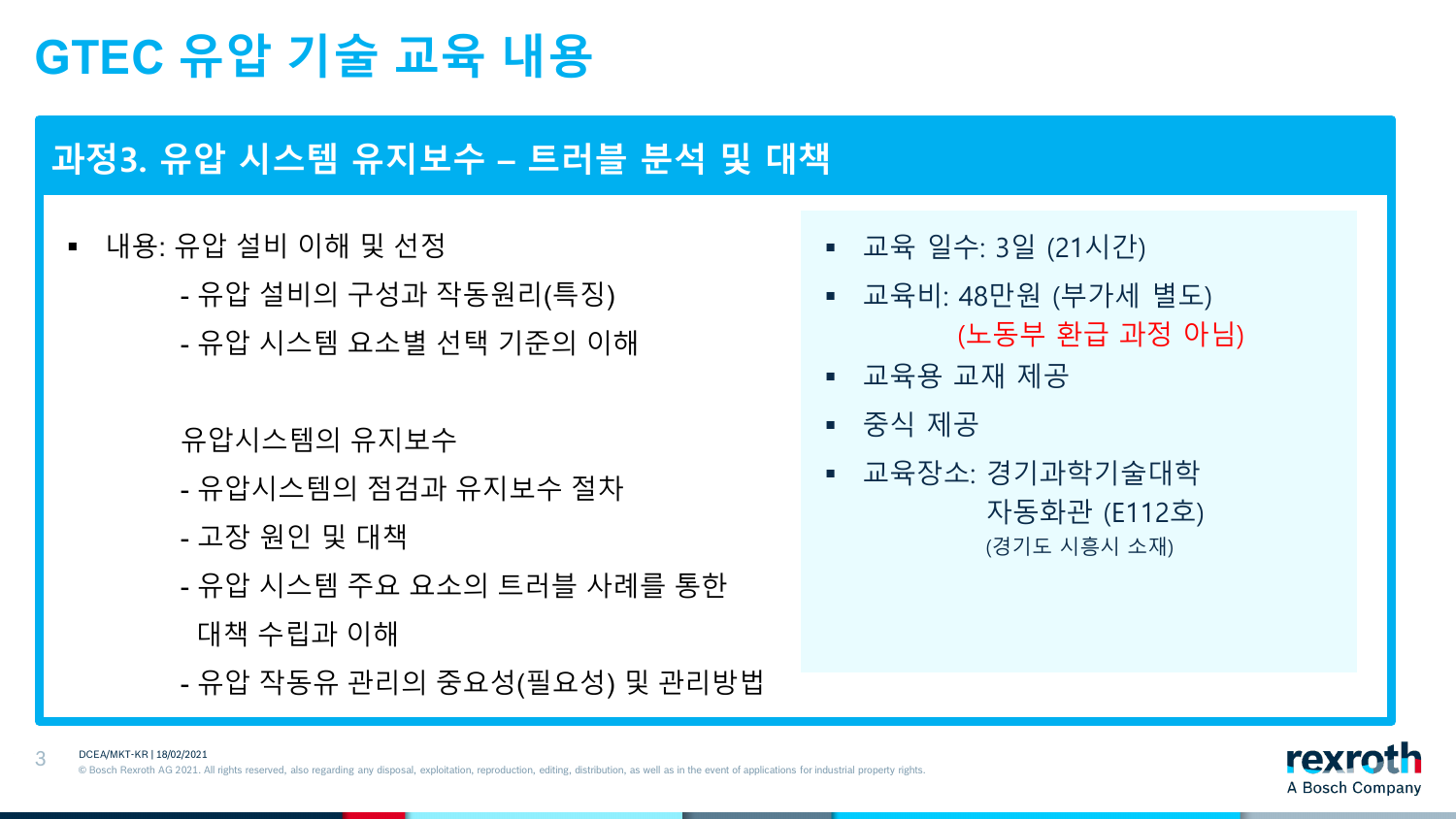### **과정4. 유공압 시스템 활용– 현장 종합 실무**

■ 내용: 유공압의 기본 개론 유공압 엑추에이터 유공압 제어 밸브 / 제어 회로 유압 펌프 / 엑추에이터 특징 및 실습 유압 제어 회로 실습 유압 비례 / 서보 제어 실습 유공압 시스템 유지 보수

4

- 교육 일수: 4일 (28시간)
- 교육비: 60만원 (부가세 별도) (노동부 환급 과정 아님)
- 교육용 교재 제공
- 중식 제공
- 교육장소: 경기과학기술대학 자동화관 (E112호) (경기도 시흥시 소재)